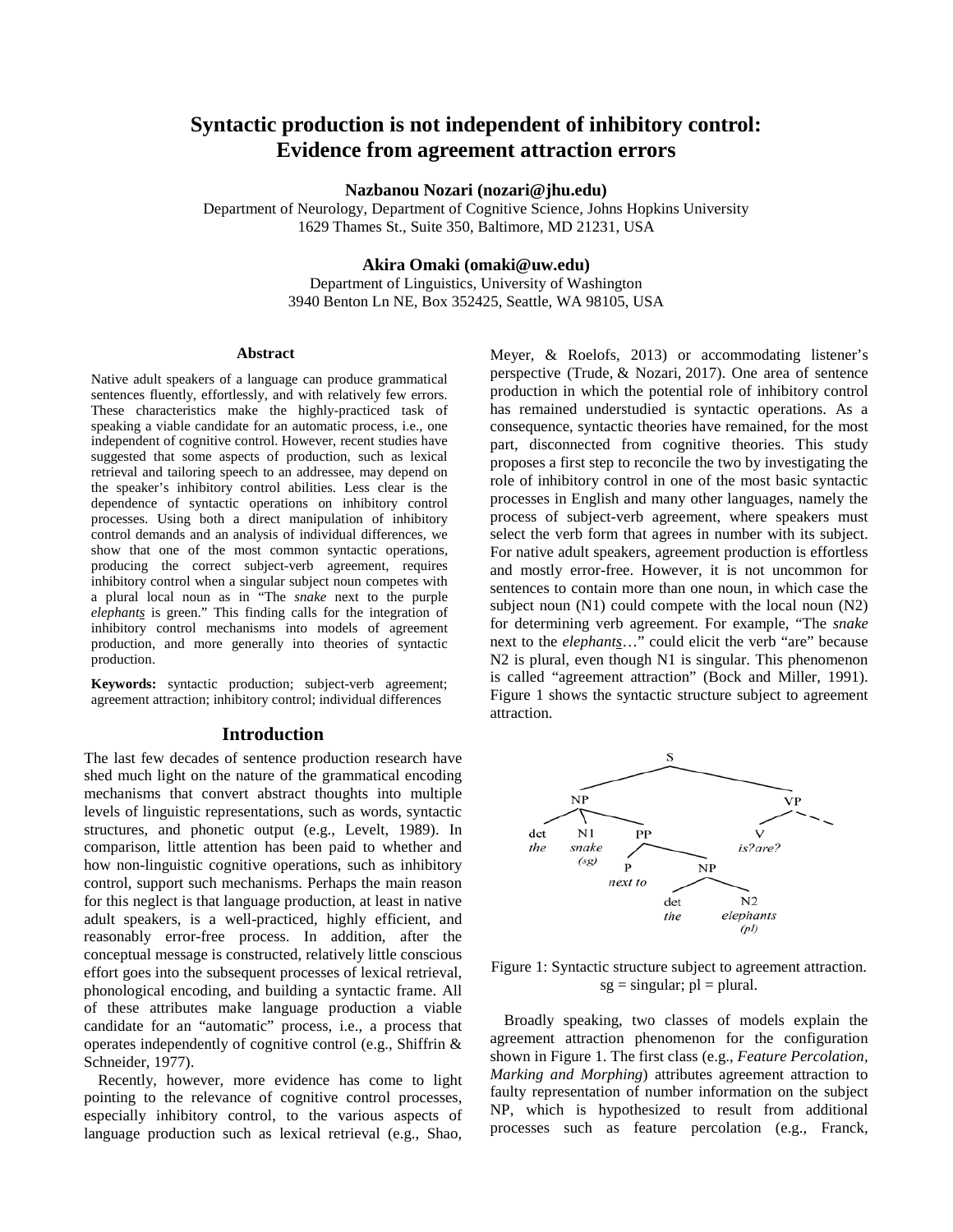Vigliocco, & Nicol, 2002) or spreading activation (e.g. Eberhard, Cutting, & Bock, 2005). The second class (e.g., *Memory Interference;* Badecker & Kuminiak 2007) attributes attraction effects to constraints on contentaddressable working memory mechanisms that result in occasional retrieval of N2 for subject-verb agreement. None of these accounts currently propose a role for inhibitory control.

# **The current study**

While none of the models of agreement attraction mentioned above explicitly propose a role for inhibitory control in the agreement attraction process, all of them entail processes that lend themselves well to an influence of inhibitory control. Table 1 provides a summary. In light of this, it seems reasonable, and we argue essential, to test whether inhibitory control indeed plays a role in preventing agreement attraction errors from arising. If so, then a complete theory of agreement production must include a mechanism like those proposed in Table 1. More importantly, impoverished inhibitory control should be taken into account when studying production problems such as high rates of agreement attraction errors in children (e.g., Franck et al., 2002), and possibly other populations with impaired inhibitory control such as individuals with aphasia. The absence of any evidence that inhibitory control is critical for preventing agreement attraction errors, in turn, lends credibility to claims of automaticity in language production.

We investigated the potential role of inhibitory control in agreement attraction in two ways: (a) by direct manipulation of the need for inhibitory control and examining its consequences on the rate of agreement attraction errors, and (b) by an analysis of individual differences to test whether the variability in individuals' scores on inhibitory control tasks predicts the variability in their agreement attraction errors in a production task. Most studies of agreement attraction use a preamble paradigm, in which participants hear an incomplete sentence (preamble) such as "The key next to the cabinets…" and must repeat and complete the sentence with an ending of their choice. While useful for eliciting agreement errors, this paradigm does not really capture the natural processes involved in everyday sentence production. Speakers rarely have to memorize and repeat

fragments while assembling an ending for a sentence they just heard out of context, without access to the full message. This is particularly relevant when comparisons are made between child and adult patterns of speech errors, as children are much less likely to be able to adapt to the unusual demands of the preamble paradigm.

We thus chose a referential communication paradigm in which task goals naturally translate into production of sentences with a structure suitable for studying agreement attraction. Participants described colored animals to a confederate so she could color gray animals on her own screen (see Figure 1). There were always more than one animal of the same type on the confederate's screen, so the participants learned that in order to unambiguously describe the target animal's color (a snake that is green) to the confederate they had to use the cue animals and produce a sentence such as "The snake *next to the purple elephant* is green". These targets and cues were arranged to create the four trial types summarized in Table 2.

To manipulate inhibitory control in this task, we took advantage of an effect reported by Gleitman et al. (2007). In that study, participants had to describe visual scenes with two objects, one of which was visually cued on each trial. The authors found that participants had a reliable tendency to produce the cued object first. For example, if the dog was cued first, they produced "The dog chased the cat". When the cat was cued, they produced "The cat was chased by the dog". The robust preference for thematic role assignment such that the cued object is produced first implies that overriding such a preference requires inhibitory control.

Inspired by Gleitman et al. (2007), we manipulated the need for applying inhibitory control by including two conditions: in the Target-flash (control) condition, participants were instructed to describe the color of the animal that was flashing on the screen. The sentence thus started with the visually-cued animal and no inhibition was required. In the Cue-flash (experimental) condition, participants were told that the flashing animal was the cue object, and that they had to describe the color of the animal next to it. Thus in this condition, speakers were forced to inhibit the preferred thematic role assignment which put the visually-cued animal first, in favor of one which allowed them to produce the non-cued animal first. If inhibitory control plays a role in preventing agreement attraction errors, then the Cue-flash condition which consumes some

Table 1: Existing models of agreement attraction, and a potential role for inhibitory control in each.

| <b>Theory</b>       | <b>Attraction Mechanism</b>                                                                                      | Potential effect of inhibitory control       |
|---------------------|------------------------------------------------------------------------------------------------------------------|----------------------------------------------|
| <b>Feature</b>      | The number feature of the local noun (N2) percolates to the subject                                              | Suppression of feature percolation           |
| <b>Percolation</b>  | NP (N1), and controls the verb form selection                                                                    |                                              |
| <b>Marking</b>      | Verb number is a function of notional number of N1, as well as                                                   | a) Decreasing the value of N2's morpheme     |
| and                 | values of the plural morphemes in N1 and the N2 each multiplied                                                  | b) Decreasing the weight of the link between |
| <b>Morphing</b>     | by the weight between the root and the morpheme                                                                  | morpheme and the root                        |
| <b>Memory</b>       | Agreement relies on retrieving and checking the number feature of                                                | Biasing the competition towards N1 and away  |
| <b>Interference</b> | what should determine agreement. Since N2 has partial cue-overlap<br>with N1, it competes with it for selection. | from $N2$ (i.e., $N2$ suppression)           |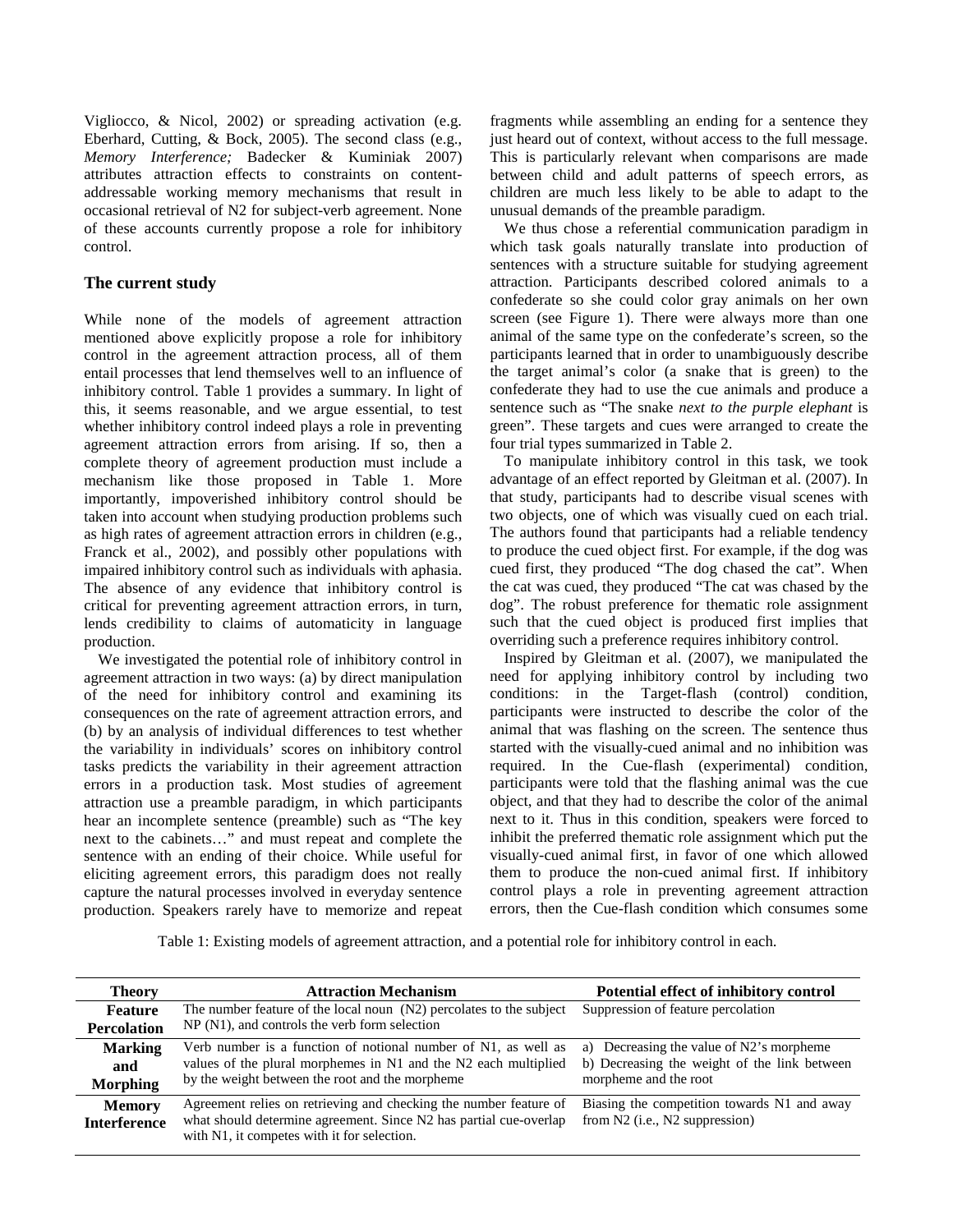of the inhibitory control resources for the correct thematic role assignment should lead to more agreement attraction errors. On the other hand, if agreement production is automatic, the difficulty associated with inhibiting the assignment of subject role to the cued animal in the Cueflash condition should have no effect on agreement attraction errors.

Table 2: Examples of the four trial types.  $S =$  Singular,  $P =$ Plural. The first letter denotes the plurality of N1; the second letter, the plurality of N2.

| <b>Trial type</b> | <b>Example</b>                                     |  |
|-------------------|----------------------------------------------------|--|
| SS                | The snake next to the purple elephant is green.    |  |
| SP                | The snake next to the purple elephants is green.   |  |
| <b>PP</b>         | The snakes next to the purple elephants are green. |  |
| PS                | The snakes next to the purple elephant are green.  |  |

While a higher rate of agreement attraction errors in the Cue-flash compared to the Target-flash condition would imply the dependence of agreement production on cognitive control, it would be harder to conclude with certainty that it is specifically inhibitory control, and not a general attentional process to overcome task difficulty, that is required for agreement production. Therefore, we also report an analysis of individual differences in which we use a variant of structural equation modeling to extract the common variance from a battery of inhibitory control tests. We then examine whether the estimated inhibitory control ability of individuals predicts the variability in the rate of agreement attraction errors they produce.

#### **Methods**

#### **Participants**

Fifty-four native English speakers ( $M_{\text{age}}$  = 22.80, SD = 4.03 yrs.) completed two sessions in exchange for payment.

#### **Materials and Procedures**

**Referential Communication Task** All participants completed the referential communication task in session 1. Stimuli consisted of pictures of four animals (snake, elephant, lion, and bird), each appearing in two of four colors (purple, red, green, and brown; Figure 1). Animals were arranged in groups, containing a "target" (animal(s) whose color was to be described) and a "cue" (animal(s) used to help disambiguate the target animal). Both target and cue could be either one or two animals, creating four target-cue combinations: SS, SP, PP, and PS, where  $S =$ singular,  $P =$  plural (see Table 2). Participants completed two conditions, Target-flash and Cue-flash, each containing 128 trials (total  $= 256$ ), in counterbalanced order. Each condition was divided into 4 blocks of 32 trials with breaks in between blocks. The 32 trials were presented in 8 slides. Figure 1 shows an example of a slide (left: participant view; right: confederate view). On each slide, six target-cue pairs

were presented, only four of which were to be described. At the beginning of each event, one of the animals (or animal pairs) flashed twice. In the Target-flash condition, this was the animal whose color was to be described to the confederate. At the beginning of the experiment, the confederate's screen was shown to the participants, and it was explained that they should help the confederate color the gray animals. Participants learned that they could not just say "The snake is green", because confederate's screen contained two gray snakes. They thus had to use the cue animals to disambiguate their target by saying "The snake next to the purple elephants is green." Once participants understood this logic, they naturally used the same sentence structure to describe other animals without having to memorize the structure. They completed 2 practice slides (8 trials), followed by 128 experimental trials, containing equal numbers (32) of SS, SP, PP, and PS trials. The order was arranged such that each trial type followed each of the other trial types with equal frequency.



Figure 1: Example slide from the referential communication task. Left: participant view. Right: confederate view. Yellow circle = flashing animal.

The Cue-flash condition was identical to the Target-Flash condition, except that participants were instructed that the flashing animal was the cue and the animal whose color was to be described was the one next to the flashing animal. For example, in Figure 1, instead of the snake, the elephants would flash, but the sentence would still be "The snake next to the purple elephants is green." Participants completed 8 practice trials, followed by 128 experimental trials arranged according to the same criteria described for the Target-flash condition. Materials were displayed at the center of a 15-by-12 inch Dell monitor approximately 25 inches in front of the participants using the E-Prime 2.0 software (Psychology Software Tools, Pittsburg, PA). Participants' speech was digitally recorded for offline transcription and coding.

**The Inhibitory Control Battery** Since measures obtained from single tasks can be noisy and contaminated by taskspecific properties, we used four different inhibitory control tasks which we briefly describe below. *Go-NoGo task.* Participants were instructed to press a button as quickly as possible on each trial, except when a certain picture (e.g., a coconut) appeared (25% of the trails). One condition consisted of semantically-related objects (four fruits; 120 trials; 30 NoGo-Related), and the other of four semantically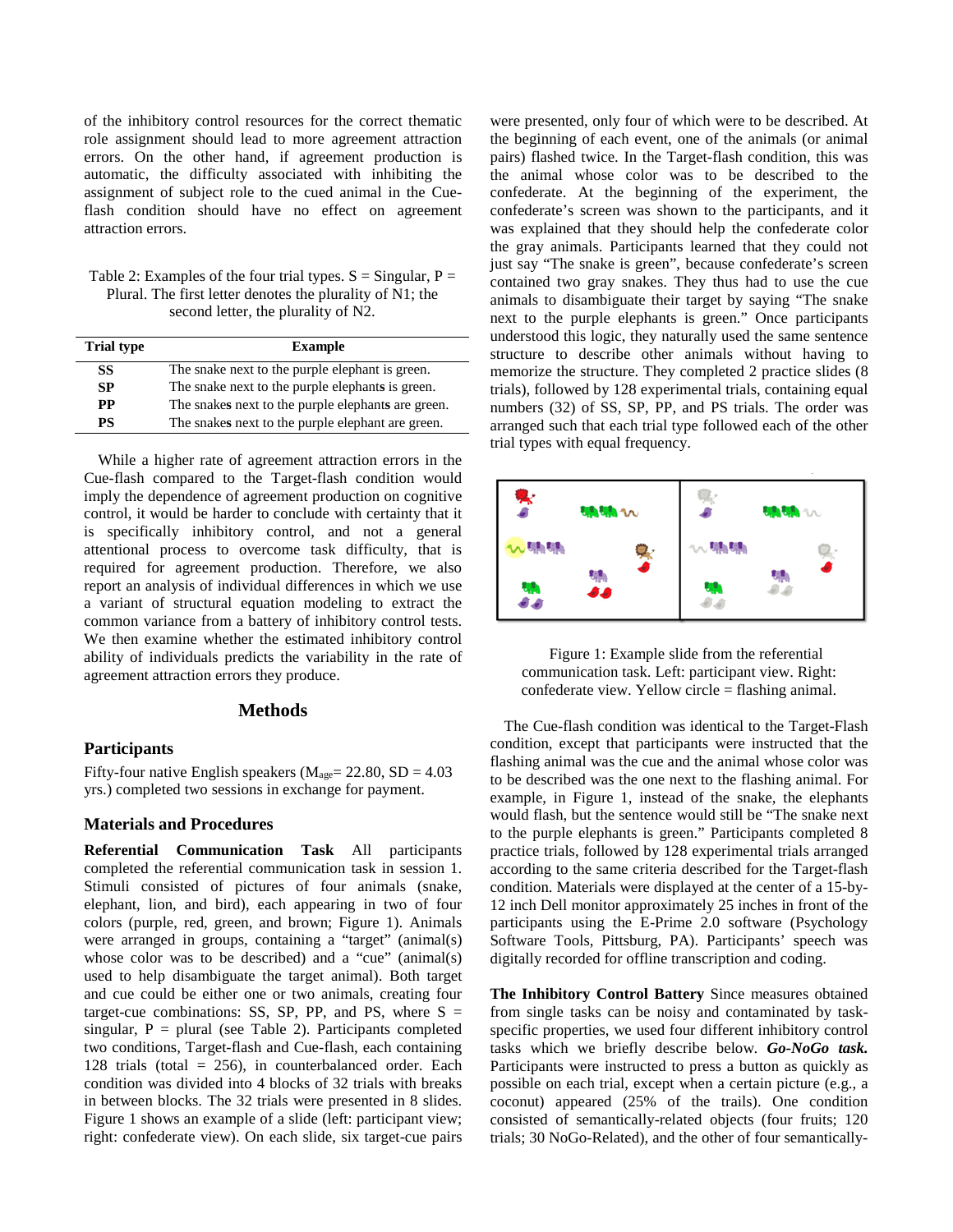unrelated objects (120 trials; 30 NoGo-unrelated). *Fish-Flanker task* (Nozari, Trueswell, & Thompson-Schill, 2016). This was a version of the Flanker task with fish stimuli facing left or right (100 congruent, 100 incongruent trials). Embedded was a NoGo task in which the flanking fish had spots on them and the response had to be withheld (100 trials, NoGo-Fish). *Simon task.* A canonical Simon task with 80 congruent and 80 incongruent trials. *Picture Stroop*. Adopted from Nozari et al. (2016), this task was administered in four blocks. Each block contained only two pictures (e.g., pig/fox). In the first half of the block (8 trials), one of the two pictures appeared on each trial and participants named it. In the second half (8 trials) when each picture was presented, participants had to name the other picture. This situation produced a Stroop-like effect whereby the predominant response (picture's canonical name) had to be suppressed.

**Response Coding/Scoring** All responses were transcribed by two independent raters. Agreement between raters was 89% and discrepant cases were reconciled. Any complete or incomplete production of a non-target word, with or without correction, was coded as an error. For example "The eleph…no the snake next to the purple elephants are I mean is green." was coded as containing an error on the target noun and an error on the verb. In addition, the presence or absence of disfluency was marked in four regions in the sentence: on or before the target noun, on or before the cue NP, on or before the verb, and finally, on or before the target cue. Disfluency was defined as unusually long pauses or prolongations that disrupted the flow of speech, filled pauses (uh, um, etc.), or repetitions (repairs are not coded, because they only happen on the primary "error" category which is analyzed separately). Not surprisingly, inter-rater agreement was lower for disfluency coding (69%), because of the subjective nature of coding silent pauses and prolongations which do or do not qualify as disfluency. To err on the side of caution, we excluded cases where the two raters did not agree on disfluent production.

For the inhibitory control battery, we used the effects on errors as our dependent measure of interest (agreement attraction), which also used a binary (error  $+$  disfluency) coding. For the NoGo tasks, the number of NoGo errors was used. For Flanker, Simon, and picture Stroop, the number of errors in the incongruent minus the number of errors in the congruent condition was used.

# **Results**

Figure 2 shows the number of verb errors (upper panel) and the number of verb errors  $+$  disfluencies (lower panel) for each target-cue combination. We obtained 273 errors on verbs ( $M = 2.2$ ,  $SE = 0.39$  in the Target-flash condition; M  $= 2.8$ , SE  $= 0.44$  in the Cue-flash condition). When disfluencies were added, this number increased to 487 verbs  $(M = 3.72, SE = 0.55$  in the Target-flash condition;  $M =$ 5.30,  $SE = 0.77$  in the Cue-flash condition).

### **Group-level Analyses**

Group-level analyses were conducted using the package LmerTest in R v3.4.0. We used logistic multi-level models with random effects of subjects and items. We aimed to include a full random effect structure whenever possible, unless the full model did not converge. Since the general patterns of errors and disfluencies were similar (and so were the basic findings regarding attraction patterns on the two), we report the analyses on a combined set of errors + disfluencies which has a higher statistical power than errors alone. The first model tested for the general findings of agreement attraction reported previously in preamble tasks. The model contained the variables Attraction (SP/PS vs. SS/PP), Verb (is vs. are), and the interaction between the two, as well as random intercepts for subjects and items, and slope of attraction over subjects. This model revealed two critical findings: 1) There was a main effect of Attraction, such that there were significantly more errors + disfluencies on SP/PS trials than on SS/PP trials  $(z = -3.31, p = 0.001)$ . 2) There was an interaction between Attraction and Verb, such that speakers made significantly more errors + disfluencies on SP (compared to SS) trials than they did on PS (compared to PP) trials  $(z = -5.09, p < 0.001)$ . This shows the classic asymmetry in attraction errors reported by Bock & Miller (1991).

Next, we turned to testing how manipulating the inhibitory control demand affected agreement errors. This model included Attraction, Verb, Condition (Target-flash vs. Cue-flash), 2-way and 3-way interactions between these variables, as well as random intercepts for subjects and items. Due to space limitations, we focus on the theoretically important findings. The model confirmed the findings above: both the main effect of Attraction ( $z = -3.94$ ,  $p < 0.001$ ) and its interaction with Verb ( $z = -2.04$ ,  $p = 0.04$ ) were significant. In addition, there was a significant main effect of Condition, such that speakers produced significantly more errors + disfluencies in the Cue-flash than the Target-flash condition  $(z = -2.19, p = 0.04)$ . Importantly, there was a significant 3-way interaction between Attraction, Verb, and Condition, such that the asymmetry in attraction was stronger in the Cue-flash condition ( $z = 3.79$ ,  $p < 0.001$ ). To unpack this interaction, we used two post-hoc models to test whether errors + disfluencies were significantly more common on SP (compared to SS) trials, PS (compared to PP) trials or both—perhaps with different magnitudes—in the Cue-flash compared to the Target-flash conditions. The first analysis was carried out on the subset of the data containing SP and SS trials, while the second analysis was conducted on a subset of the data containing PS and PP trials. The models included main effects of Attraction, Condition, and the interaction between the two, as well as random intercepts for subjects and items, and random slope of Condition over subjects. In the first model, all three effects were statistically significant (main effect of Attraction:  $z = -6.90$ ,  $p < 0.001$ ; main effect of Condition:  $z = -2.10$ ,  $p = 0.036$ ; interaction of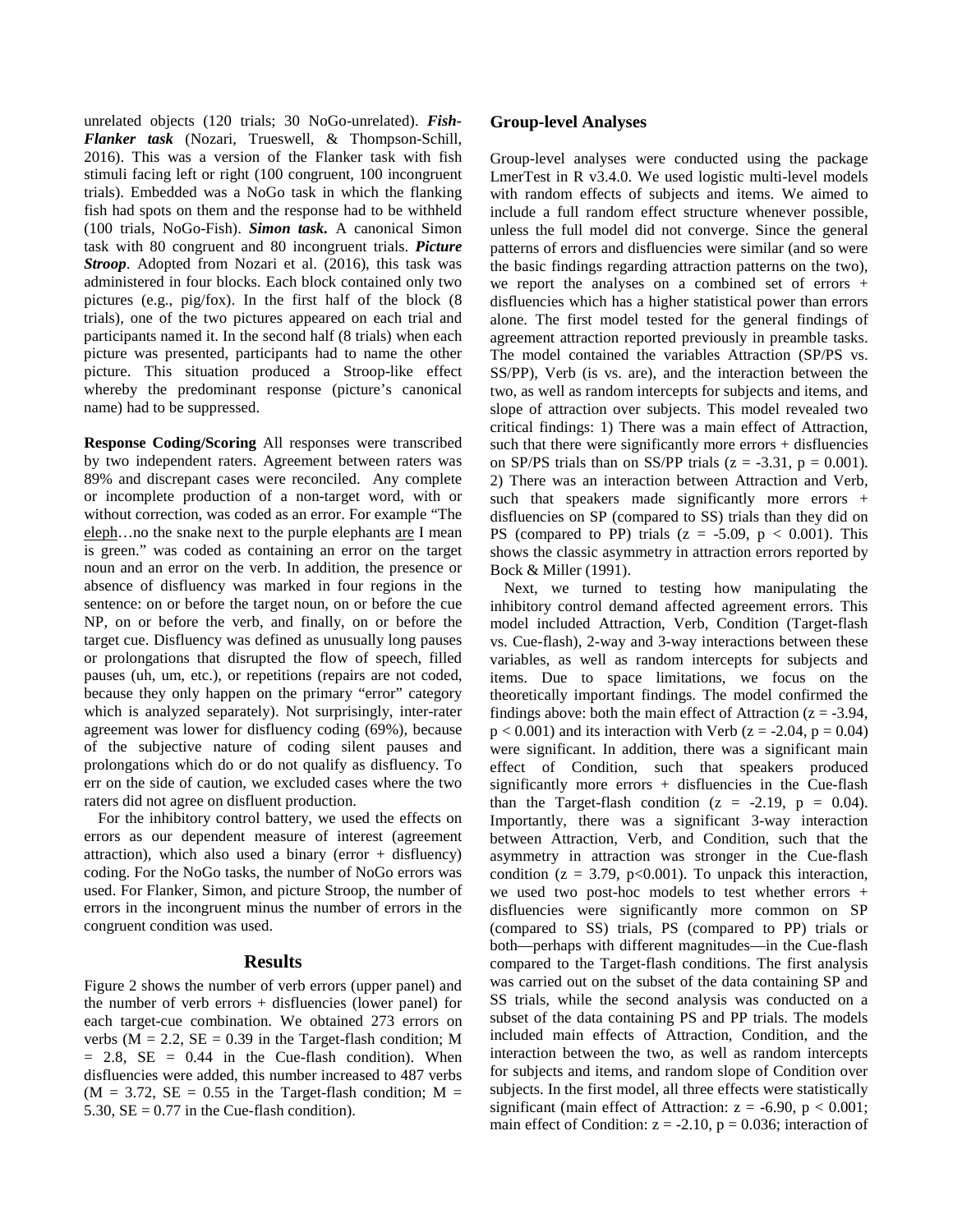Attraction and Condition:  $z = 3.83$ ,  $p < 0.001$ ). In the second model, there was a marginal main effect of Attraction  $(z =$ 1.96,  $p = 0.05$ ), but neither the main effect of Condition nor the interaction between Attraction and Condition reached significance. The results of these post-hoc tests indicate that the inhibitory control manipulation selectively increased the production of errors + disfluencies in the SP condition.



Figure 2: Mean proportion of agreement errors (upper panel) and errors + disfluencies (lower panel).

### **Analysis of Individual Differences**

Analysis of individual differences was carried out by partial least squares path modeling, (PLS-PM) using the plspm package in R (Sanchez, 2013). PLS-PM is a partial least square approach to structural equation modeling suitable for analyzing the relationship between latent variables (psychological constructs, e.g., inhibitory control, agreement attraction) and manifest variables (observed data from the tasks we assume to measure these latent variables, e.g., Go-NoGo errors, agreement errors). One of the advantages of this kind of model over simple regression is that it allows for the inclusion of many manifest variables to represent the same latent variable without running into the problem of multicollinearity. This, in turn, allows for a much more robust and task-independent estimation of latent variables.

Recall that the results of the group analysis indicated that production of correct agreement under SP (but not PS) conditions required cognitive control. We thus constructed separate path models for SP and PS errors (each relative to its respective baseline SS and PP). If what the group analysis has really tapped into is inhibitory control, we would expect agreement errors + disfluencies in the SP (but not the PS) model to be predicted by the latent variable inhibitory control. Figure 3 shows the architecture of the model which tests the contribution of inhibitory control (represented by the scores in our inhibitory control battery) to agreement attraction in SP trials (represented by errors + disfluencies on the SP minus the SS trials for Target-flash and Cue-flash conditions). A step-by-step tutorial on how to build and evaluate a PLS-PM has been provided in Nozari and Faroqi-Shah (2017). Here, we only highlight the key aspects directly relevant to the interpretation of the model's output. Both latent variables have high composite reliability values (0.85 for agreement attraction and 0.72 for inhibitory control), showing that they are well represented by their manifest variables. Also, the factor loadings (numbers outside of the parentheses on the connections between the latent and manifest variables) all have the same sign, showing that the effect of the latent variable on all the manifest variables is in the same direction (unidimensionality), which further shows that the latent variables are coherently represented by their manifest variables. Inspection of the factor loadings shows that some manifest variables have higher loadings on inhibitory control than others: the largest values belong to NoGo tasks, with smaller values for Flanker, Picture Stroop, and Simon tasks. In this model, the latent variable inhibitory control explains 20% of the variance on agreement attraction, and the connection between the two latent variables has a path coefficient of 0.45.



Figure 3: Structure of the PLS-PM testing the contribution of inhibitory control to agreement attraction in SP.

Significance testing was carried out via bootstrapping with 1000 iterations. The bold numbers in the parentheses show *t*-values. Not surprisingly, the manifest variables with high factor loadings all have *t*-values above 2. On the other hand, Flanker, Picture Stroop and Simon which had low factor loading on the inhibitory control variable, all have *t*values equal or lower than 1, showing the greater contribution of NoGo scores. Most importantly, the *t*-value corresponding to the path coefficient between the latent variable inhibitory control and agreement attraction is 2.4, corresponding to a *p*-value of 0.017. This finding shows that the variability in production agreement attraction errors on SP trials can be explained by the variability in speakers' inhibitory control abilities. A PS model with an identical architecture, on the other hand, revealed no significant